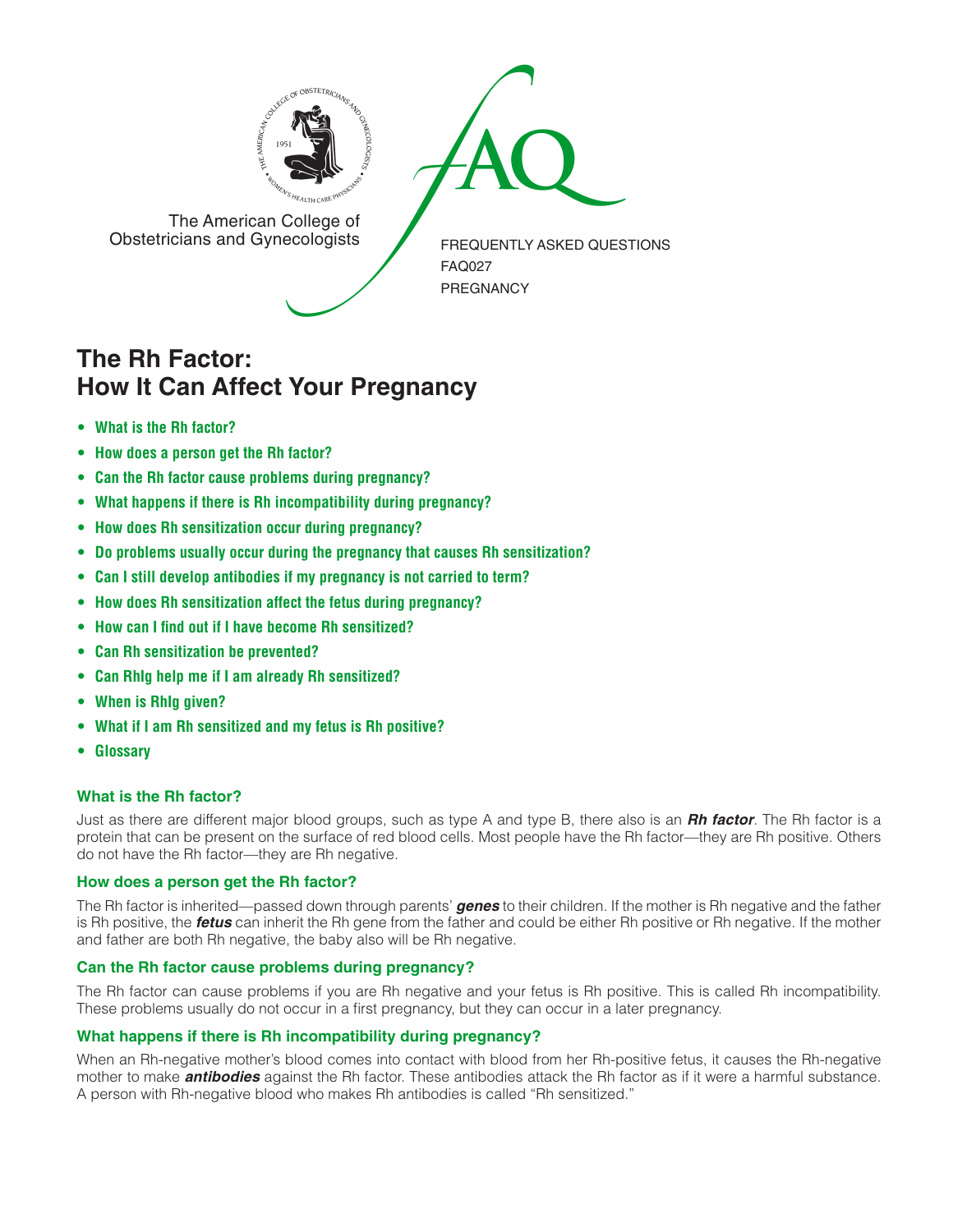#### <span id="page-1-0"></span>**How does Rh sensitization occur during pregnancy?**

During pregnancy, the woman and fetus do not share blood systems. However, a small amount of blood from the fetus can cross the *placenta* into the woman's system. This sometimes may happen during pregnancy, labor, and birth. It also can occur if an Rh-negative woman has had any of the following during pregnancy:

- • *Amniocentesis*
- • *Chorionic villus sampling (CVS)*
- Bleeding during pregnancy
- Manual rotation of a baby in a **breech presentation** before labor
- Blunt trauma to the abdomen during pregnancy

#### <span id="page-1-1"></span>**Do problems usually occur during the pregnancy that causes Rh sensitization?**

During an Rh-negative woman's first pregnancy with an Rh-positive fetus, serious problems usually do not occur because the baby often is born before the woman's body develops many antibodies. If preventive treatment is not given during the first pregnancy and the woman later becomes pregnant with an Rh-positive fetus, the baby is at risk of Rh disease.

#### <span id="page-1-2"></span>**Can I still develop antibodies if my pregnancy is not carried to term?**

It also is possible to develop antibodies after a *miscarriage*, an *ectopic pregnancy*, or an *induced abortion*. If an Rh-negative woman becomes pregnant after one of these events, she does not receive treatment, and the fetus is Rh positive, the fetus may be at risk of Rh-related problems.

#### <span id="page-1-3"></span>**How does Rh sensitization affect the fetus during pregnancy?**

Problems during pregnancy can occur when Rh antibodies from an Rh-sensitized woman cross the placenta and attack the blood of an Rh-positive fetus. The Rh antibodies destroy some of the fetal red blood cells. This causes *hemolytic anemia*, where red blood cells are destroyed faster than the body can replace them.

Red blood cells carry oxygen to all parts of the body. Without enough red blood cells, the fetus will not get enough oxygen. Hemolytic anemia can lead to serious illness. Severe hemolytic anemia may even be fatal to the fetus.

#### <span id="page-1-4"></span>**How can I find out if I have become Rh sensitized?**

A blood test, called an antibody screen, can show if you have developed antibodies to Rh-positive blood and how many antibodies have been made. If you are Rh negative and there is a possibility that your baby is Rh positive, your health care provider may request this test during your first trimester and again during week 28 of pregnancy.

#### <span id="page-1-5"></span>**Can Rh sensitization be prevented?**

Yes. If you are Rh negative, you will be given a shot of *Rh immunoglobulin (RhIg)*. RhIg is made from donated blood. When given to a nonsensitized Rh-negative person, it targets any Rh-positive cells in the bloodstream and prevents the production of Rh antibodies. When given to an Rh-negative woman who has not yet made antibodies against the Rh factor, RhIg can prevent fetal hemolytic anemia in a later pregnancy.

#### <span id="page-1-6"></span>**Can RhIg help me if I am already Rh sensitized?**

RhIg is not helpful if you are already Rh sensitized.

#### <span id="page-1-7"></span>**When is RhIg given?**

RhIg is given to Rh-negative women in the following situations:

- At around the 28th week of pregnancy to prevent Rh sensitization for the rest of the pregnancy
- Within 72 hours after the delivery of an Rh-positive infant
- After a miscarriage, abortion, or ectopic pregnancy
- After amniocentesis or chorionic villus sampling

#### <span id="page-1-8"></span>**What if I am Rh sensitized and my fetus is Rh positive?**

If you are Rh sensitized, you will be monitored during pregnancy to check the condition of your fetus. If tests show that your baby has severe anemia, it may be necessary to deliver your baby early (before 37 weeks of pregnancy) or give a blood *transfusion* while your baby is still in your *uterus* (through the *umbilical cord*). If the anemia is mild, your baby may be delivered at the normal time. After delivery, your baby may need a transfusion to replace the blood cells.

#### <span id="page-1-9"></span>**Glossary**

*Amniocentesis:* A procedure in which a needle is used to withdraw and test a small amount of amniotic fluid and cells from the sac surrounding the fetus.

*Antibodies:* Proteins in the blood produced in reaction to foreign substances, such as bacteria and viruses that cause infection.

**Breech Presentation:** A position in which the feet or buttocks of the fetus would be born first.